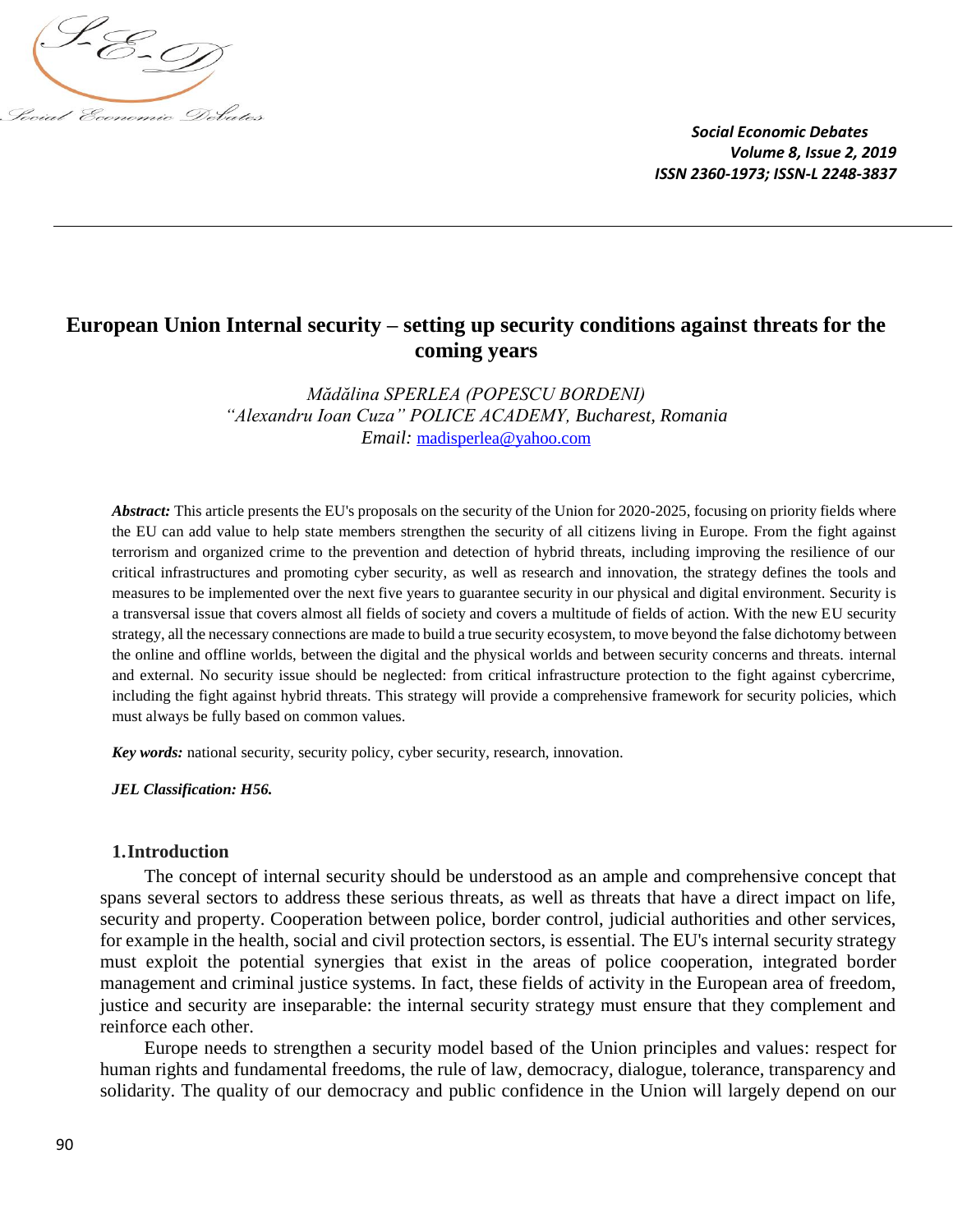

ability to ensure security and stability in Europe and the work we do with our neighbors and partners to deal with the roots of the EU's internal security problems.

The internal security strategy has been adopted to help Europe move forward; brings together existing activities and defines the principles and guidelines for action that must be taken. It is created to prevent crime and strengthen the capacity to provide an appropriate and timely response to natural or manmade disasters through the development and management of appropriate tools.

# **2. Research Methodology**

The methodology clearly describes the specific design of the study and provides a clear and concise description of the objectives. This provides enough information for an external scientist to reproduce the study. The observational study was used, which purpose was to demonstrate the EU's internal security strategy's strong desire to continue advancing in the field of justice, freedom and security through a European security model to address the following challenges: protecting rights and freedoms; improving cooperation and solidarity between Member States; address the causes of insecurity and not just its effects; involve all sectors (political, economic, social, etc.) that have a public protection function; to inform citizens about security policies; and, finally, to recognize the interdependence between internal security and external security by developing a "comprehensive security" approach for third countries. It is therefore essential that the internal security strategy be able to adapt, both to the needs of citizens and to the global challenges and dynamics of the 21st century. The main focus of this academic research paper is to develop a new idea and such research paper requires the consultation of the specific literature. This paper gives readers easy access to research on the chosen topic, by selecting high quality articles or studies that are relevant, significant, important and valid and which are summaries in one complete report (Andrei, Chivu, Ioan-Franc, Sima, 2006)

# **3. RESULTS**

### **Challenges and threats in the field of internal security**

- The main common challenges and threats for the coming years in the field of internal security are: Serious organized crime, in all its forms and especially: assistance for uneven entry and stay and various forms and consequences of trafficking in human beings, drug trafficking, counterfeiting, intracommunity fraud of operators and excise fraud, organized crime against property, cybercrime, arms trafficking and corruption. Special attention should be paid to any activity related to money laundering and crime incomes reinvestment, which aims in particular at infiltrating the legal economy;
- Terrorism, radicalization, terrorist recruitment and terrorist financing: terrorism in all its forms remains a major threat, constantly evolving for the EU's internal security. Particular attention should be paid to the problem of foreign fighters, their return to their country of origin and solitary actors, which pose a very serious, direct and unprecedented threat to EU security, as well as to updating the various channels of terrorist financing. This will require an in-depth cooperation with third countries and strategic partners such as Interpol, a renewed interest in preventing and combating radicalization leading to violent extremism, including aimed measures to discourage anyone from participating in terrorist acts and collaboration aimed at limiting access to online content that promotes radicalization leading to terrorism and its impact;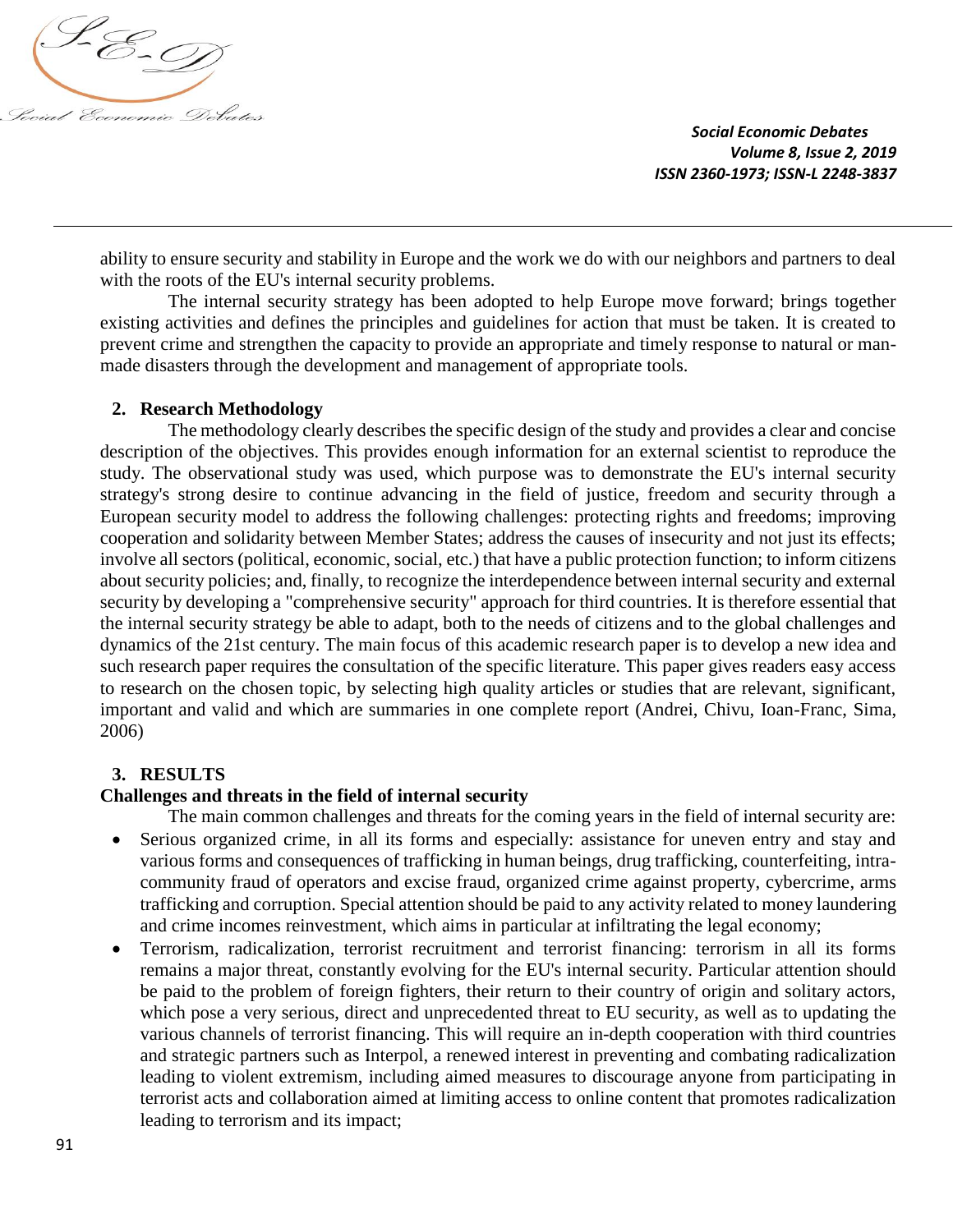

- Cybercrime and the need for cyber security of citizens, businesses and public institutions are issues that need to be approached, given the importance of the Internet as a fundamental tool for EU growth, while ensuring an open and free internet based on the model of stakeholders and preventing its illegal exploitation. Special attention should be paid to the online sexual exploitation of children, cyberattacks and online card payment fraud;
- Threats and challenges resulting from the use of new technologies: the failures of major information and communication technologies can create problems in terms of security and safety. The possibility of accessing advanced technological and communication means also offers the possibility for organized criminal groups to target individuals and businesses;
- New and emerging threats need to be precisely defined and closely monitored, taking an informationbased approach;
- Natural and man-made crises and disasters can have major repercussions on the EU's internal security.

Given the responsibilities of being a state member, it is necessary to ensure the EU's resilience to such crises and disasters, and the capacity to respond to, deal with and reduce them must be strengthened.

Strengthens a comprehensive and coherent approach, both horizontally (law enforcement, integrated border management services, judicial, customs, civil protection, administrative and other competent authorities, universities, non-governmental organizations, the private sector), and vertically (international and EU cooperation, regional policies, member states' policies at national, regional and local level), in Supporting the following:

- a) the development of a European security model, which will actively contribute to creating favorable security conditions in the Union and its member states;
- b) a comprehensive, multidisciplinary and integrated approach containing actions in the field of law enforcement, judicial cooperation, migration, border management, customs and civil protection, the role and actions of the administrative procedures of the authorities being strengthened as part of this approach;
- c) information-based approach that identifies and tracks new and emerging threats, based on threat assessments and political cycle methodology;
- d) access, availability and exchange of information in the context of preventing and combating transnational crime and terrorism. The European PNR system is one of the important tools in this field, as is the implementation of the Prüm decision. The interoperability of the various systems should be ensured, by improving and simplifying existing instruments, in order to make the exchange of information more efficient and proportionate and to allow, later, the organization of "joint operations and collecting samples for prosecution". The possibility of establishing a European Police Registry Indexing System (EPRIS) should be explored. A framework is needed which, while respecting fundamental rights, ensures rapid cooperation between investigating and prosecuting authorities with regard to inter-jurisdictional access to electronic evidence held by law enforcement actors;
- e) prevention and anticipation of criminal acts and terrorist attacks; To achieve this, a proactive and intelligence-based approach must be implemented to ensure the timely exchange of information and information in criminal matters and the collection of evidence for prosecution, including through financial investigations. In addition to police and criminal justice authorities, national and local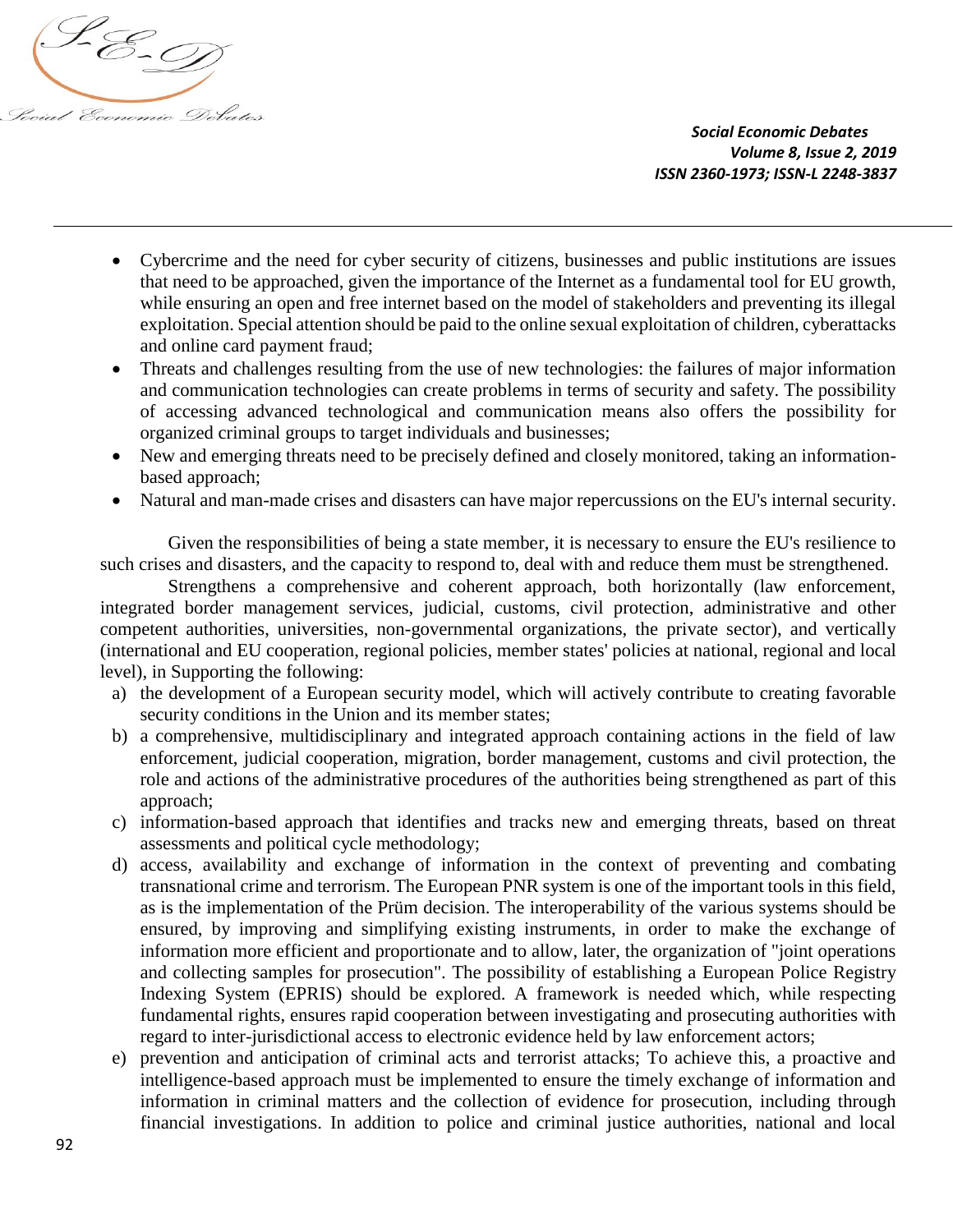

administrative authorities also have a role to play in crime prevention. A proactive, comprehensive and integrated approach, including increased participation of civil society, ONG and educational institutions, would help, for example, to prevent and combat radicalization and recruitment of terrorists;

- f) the effective use of new technologies, in particular information and communication technologies and criminal technologies, to prevent and combat threats to the EU's internal security and to protect fundamental rights. This involves cooperation between law enforcement and the private sector, in particular the research and development sector, in particular in order to achieve a higher technological autonomy. The EU should continue to develop an industrial political security closely linked to the internal security strategy;
- g) to stimulate and improve the coordination of investigations and prosecutions in the Member States, including financial investigations targeting to confiscate assets of criminal origin, as well as the efficient use of joint investigation teams and related procedures mutual legal assistance and mutual recognition. Eurojust and Europol should continue to play a very important role in supporting the EU in this regard. Their efforts should be complemented by measures taken by other agencies, in particular CEPOL and Frontex;
- h) to intensify operational cooperation inter alia, intelligence-led operations at EU and regional level, with the increased participation of Member States, as well as by encouraging joint investigation teams and joint patrols;
- i) ensure coherence between the internal security strategy and the various EU internal security strategies, such as maritime security, information management strategy, cyber security strategy, EU drug strategy, EU strategy to combat radicalization and terrorist recruitment; and customs risk management strategy;
- j) move towards a reinforced border management, which is one of the directions of the EU's internal security strategy, in line with the priorities defined in the EU's border management policy and with the support of the most advanced technologies. The concept of integrated EU border management should be updated in the light of recent trends in EU border management policy and legislation in this area, with full respect for the right to free movement of persons provided in the current legal framework. This will make an important contribution to various EU policies and interests, such as internal security, migration management and international relations;
- k) the use of disaster management tools and capabilities implemented under the old internal security strategy to further improve Europe's resilience to crises and disasters;
- l) consolidating and implementing the current EU legal and political framework on trafficking in human beings.

# **Making a connection between internal and external security**

The Internal Security Strategy for the EU is a joint action program in which closer connections should be established between internal security and external security and the promotion of internal security, cooperation with third countries and partners such as Interpol. As the interdependence between internal security and external security becomes increasingly important, the EU's renewed internal security strategy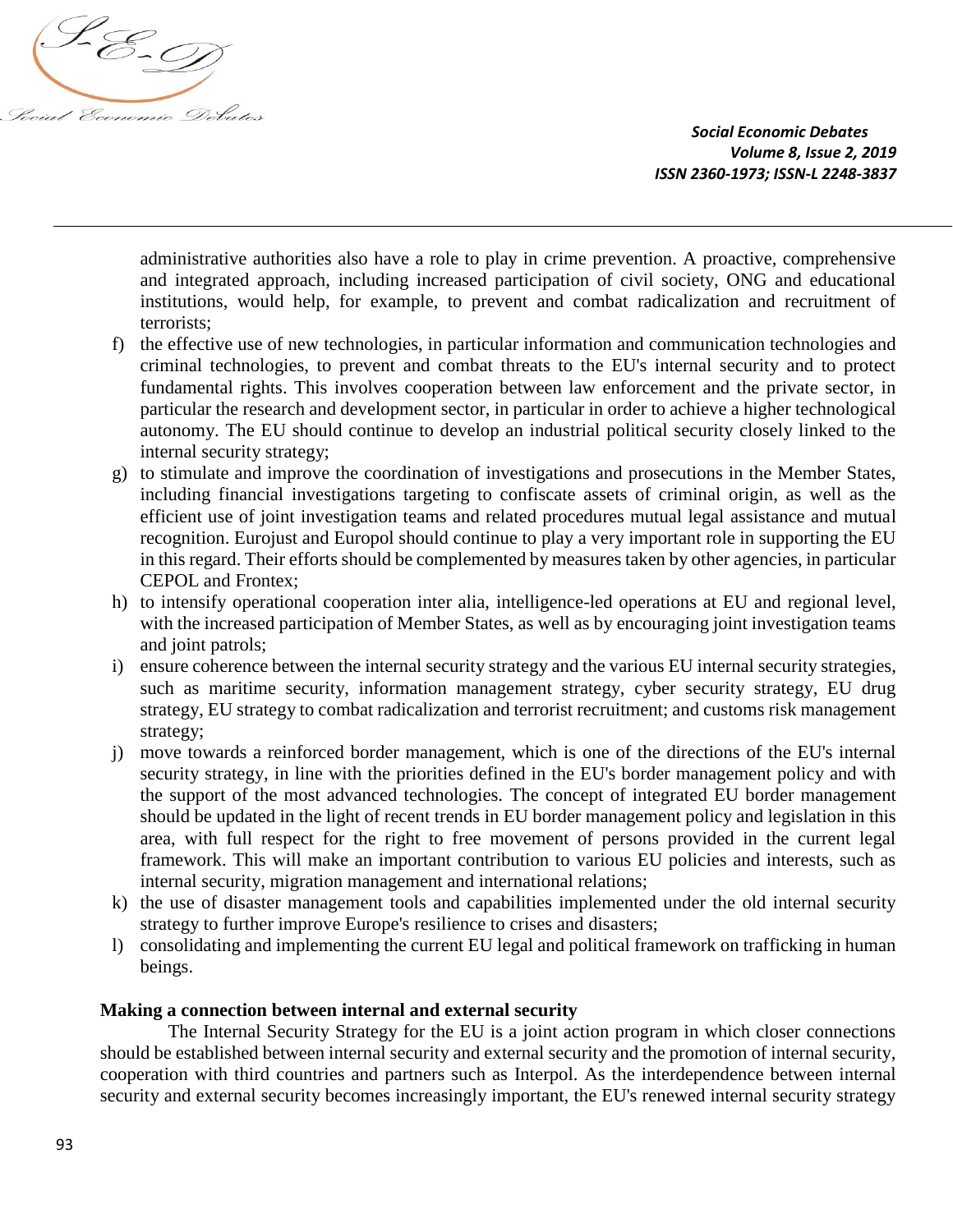

should take into account the external security dimension and, conversely, the EU's external and development policies. The Union should take into account the relevant principles of the EU's internal security strategy.

Internal security should be taken more systematically into account in EU external policies and should be ensured that high consistency is ensured in all external policies with regard to security issues. Migration and refugee policies and cooperation with third countries aimed at combating criminal activities, in particular illegal immigration networks and trafficking in human beings, should be considered as an integral part of the Union's external and development policies. Special attention should be paid in establishing an effective common return policy and ensuring compliance with the readmission obligations contained in agreements with third countries;

In the context of relations with third countries, cooperation should be strengthened, especially at operational level, on current and future priorities of the EU policy cycle, as well as on cooperation to combat radicalization and the recruitment of terrorists and address the problem, of foreign fighters and their return to their countries of origin. The "give more to receive more" approach should be applied more systematically in relations with third countries. In order to better address the perception of marginalization and discrimination, which could contribute to radicalization, efforts should be made to make EU policies, strategies and objectives better known to third countries, including development aid and humanitarian aid. The European External Action Service is called upon to play an important role in ensuring the recognition and exploitation of the links between internal security and external security;

In developing external relations strategies, due attention should be given to the principles underlying the EU's internal security strategy;

If all actors involved in internal and external security need to cooperate to meet the challenges mentioned above, there is a need to strengthen security coordination, especially between EU delegations and member states' embassies. Particular attention should be paid to better use of EU agencies and to encourage their interaction, as well as better use of their role in external relations. Specific efforts should be made to improve the coherence of actions undertaken in civilian missions with security mandates, EC instruments and member states' bilateral initiatives. The principles set out in the roadmap for strengthening the links between the actors of the common security and defense policy and the area of freedom, security and justice must be fully implemented and exploited.

#### **The respect of the fundamental rights of EU citizens**

The EU's internal security strategy should enable the EU to ensure the protection of its citizens and to fully respect the rights and freedoms of its citizens and of those who live, remain and / or remain there. It will support the promotion of social inclusion and social cohesion, namely living together in an area of freedom and security, while respecting the EU's fundamental values and rights, by seeking to prevent criminal activities. Respect for fundamental rights in the planning and implementation of security policies and actions must be seen as means of ensuring proportionality and as a tool for gaining the trust and participation of citizens. Social integration and inclusion should be promoted by improving knowledge of and acceptance of the EU's fundamental values and rights. For this purpose, the EU should consider stepping up targeted actions aimed at raising public awareness and promoting respect for fundamental rights and values, in particular by assessing the need to develop an EU communication strategy. In this context, the EU institutions and the member states are encouraged to cooperate, with the assistance of the EU Agency